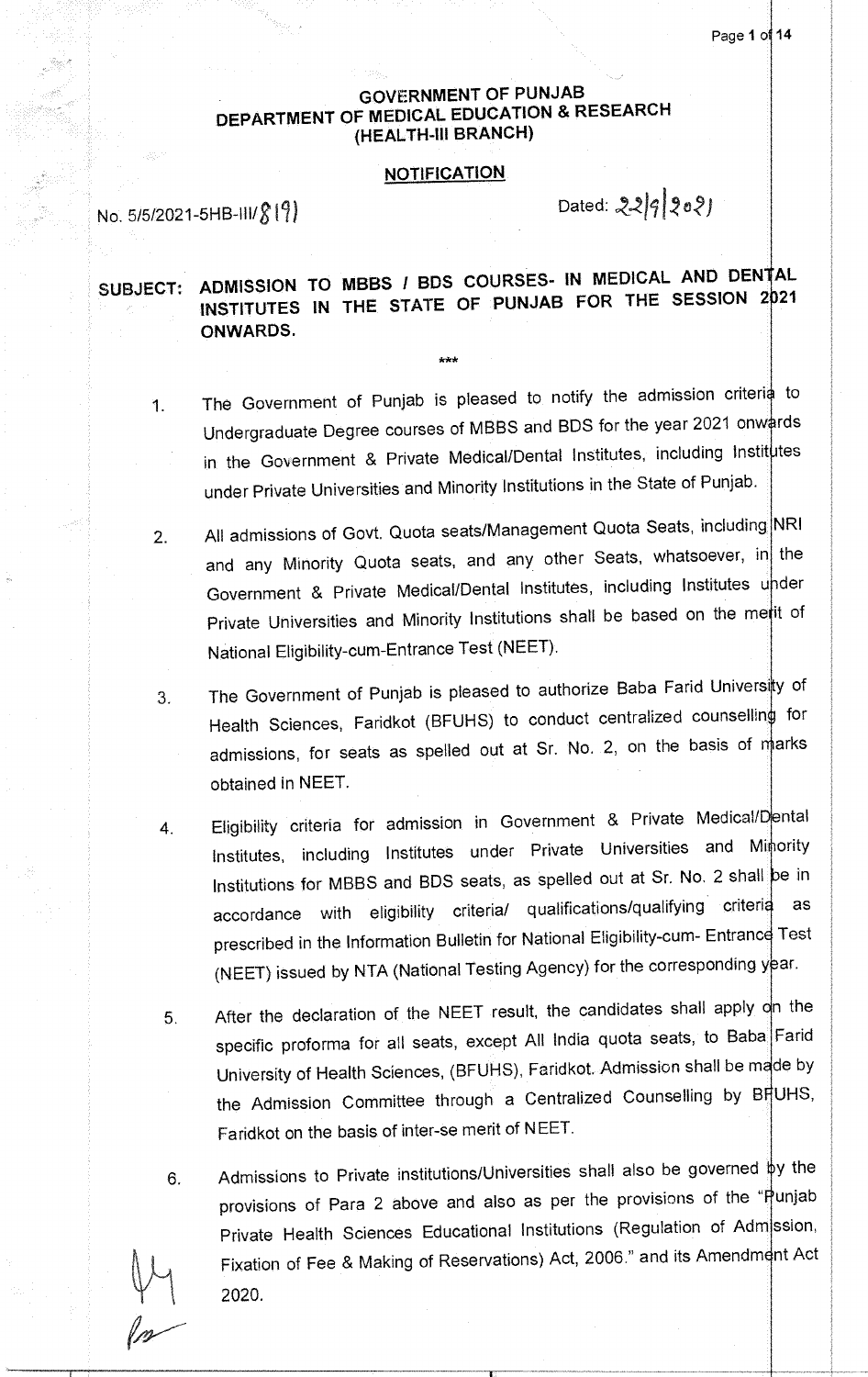- $7.$ A candidate from reserved Category shall have the right to compete for admission in General/Unreserved category seats as per his/her merit on the day of counselling and candidate so selected shall not be counted towards admission in the reserve category.
- 8. The schedule of counselling, admission and start of classes shall be in conformity with the schedule laid down by National Medical Commission / Dental Council of India/ Hon'ble Supreme Court of India / State Government. Fee and other charges for submission of the application and counselling shall be notified by BFUHS as per Government approval.
- 9. Out of the total seats in Government Institutes, 15% seats (All India Quota) in MBBS/BDS courses shall be filled by the Government of India through Centralized Counselling by Medical Counselling Committee of DGHS, MOHFW, Govt. of India on the basis of marks obtained in NEET. Rest 85% seats shall be filled by the Admission Committee constituted by the Government of Punjab, as per merit of NEET.
- 10. The details of the institutions and category wise seats shall be available on the official website of Baba Farid University of Health Sciences, Faridkdt i.e. www.bfuhs.ac.in.
- 11. The candidate should be a bonafide resident of Punjab. The resident status of Punjab state shall be taken in terms of Punjab Government, Department of Personnel and Administrative reforms (PP-II Branch) letter No. 1/3/95-8 PP 11/9619, dated  $6<sup>th</sup>$  June,1996, and any further instructions issued by the Department of Personnel, if any, and the same shall be adhered to. A copy of notification No. 1/3/95-3 PP II/9619, dated  $6<sup>th</sup>$  June,1996 is enclosed herewith.

In addition the following categories of candidates are also eligible for admission in MBBS and BDS courses in medical and dental institutes in Punjab:-

- a) Wards of defence personnel posted in Punjab.
- b) Candidates seeking admissions under NRI category.
- c) Candidates belonging to minority community who are competing for the minority quota in the minority institutions.

d) Children/wards/dependents (whose parents are not alive) of all those regular Central Government employees, employees of Boards/Corporations/ Statutory Bodies of the Central Government who have remained posted inside Punjab for at least two years out of the three years preceding year of passing 10+2 examination but were posted outside Punjab for some time during these three years due to which their children/wards/dependents have passed class XI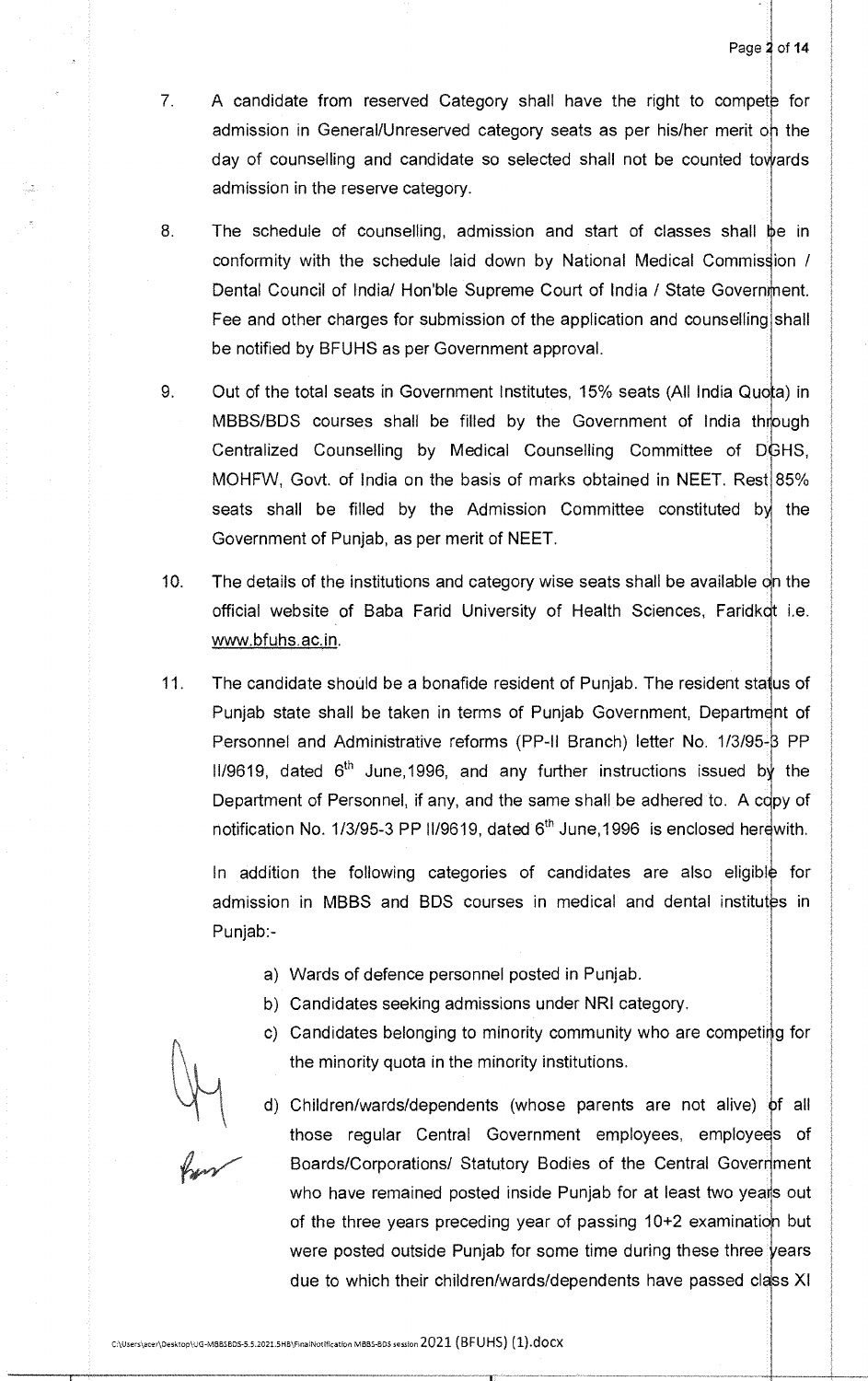and/or XII or equivalent qualifying examinations from outside Punjab.However those who remained posted in Punjab continuously for these three years shall not be entitled to be exempted as they are equally placed with other Punjab Government employees posted in Punjab.

Provided however, that in case adequate number of candidates is not available for MBBS/BDS course, then candidates who are not bonafide resident of Punjab may be considered as per NEET merit.

12. ADMISSION COMMITTEES: In the overall supervision of Vice Chancellor of Baba Farid University of Health Sciences, Faridkot, the following committees are constituted for holding counselling and finalizing the admissions:

| 1)               | Baba Farid University of Health Sciences,<br>Registrar,<br>Faridkot.                   | Chairman       |
|------------------|----------------------------------------------------------------------------------------|----------------|
| 2)               | Principals of all the concerned Medical Institutes                                     | <b>Members</b> |
| $\mathbf{3}$     | Representative of Department of Social<br>Justice<br>Empowerment & Minorities, Punjab. | Member         |
| $\blacktriangle$ | Representative of Department of Sports, Punjab.                                        | Member         |
| 5)               | Representative of Department of Defence Services<br>Welfare, Punjab.                   | Member         |
| 6)               | Representative of Department of Social Security &<br>women empowerment, Punjab.        | Member         |
| 7)               | Representative of Department of Medical Education &<br>Research, Punjab.               | Member         |

#### For MBBS Course: A.

#### **B.** For BDS Course:

|    | Registrar, Baba Farid University of Health Sciences,                                | Chairman       |
|----|-------------------------------------------------------------------------------------|----------------|
|    | Faridkot.                                                                           |                |
| 2) | Principals of all the concerned Dental Institutes                                   | <b>Members</b> |
| 3) | Representative of Department of Social Justice<br>Empowerment & Minorities, Punjab. | Member         |
| 4) | Representative of Department of Sports, Punjab.                                     | Member         |
| 5) | Representative of Department of Defence Services<br>Welfare, Punjab.                | Member         |
| 6) | Representative of Department of Social Security &<br>women empowerment, Puniab.     | Member         |
| 7) | Representative of Department of Medical Education<br>&Research, Punjab.             | Member         |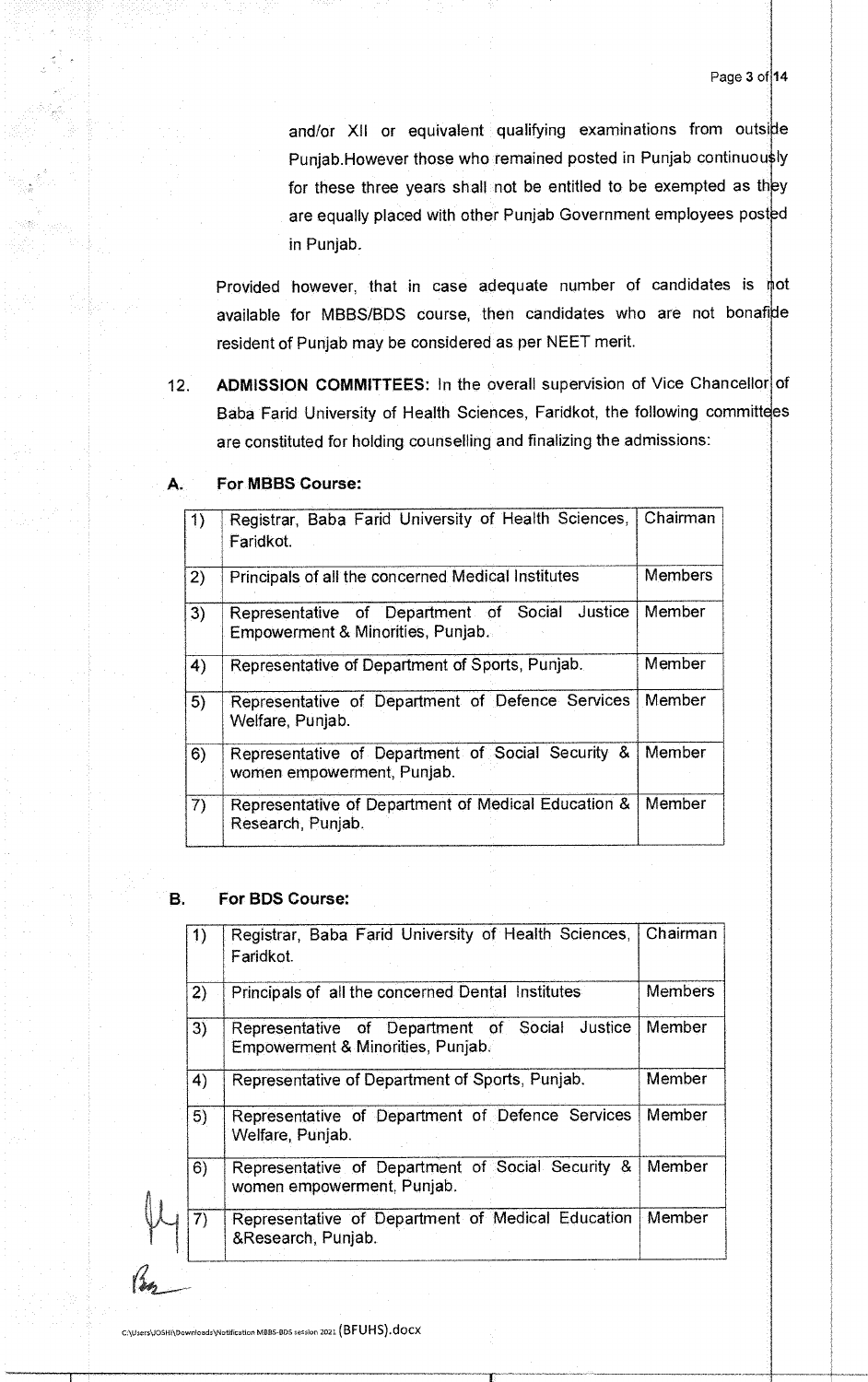## Procedure for filling left over seats :-

For all the leftover seats the counselling shall be held by the same Admission Committee with the same merit as that of NEET. No fresh applications shall be called by individual institutions.

## 13. APPELLATE AUTHORITY:-

Director, Research and Medical Education, Punjab, shall be the appellate authority in case of any dispute.

### 14. FEE\*

Ć.

a. Fee for admission for M.B.B.S course in Govt. Medical Institutions / Govt. Societies as per notification Dated 29.05.2020:

| Sr. No. | <b>M.B.B.S Course</b> | <b>Fee Annually (Rs.)</b> |  |
|---------|-----------------------|---------------------------|--|
|         | <b>First Year</b>     | Rs.1,58,000               |  |
|         | Second Year           | Rs.1,73,000               |  |
| İΗ      | <b>Third Year</b>     | Rs. 1,89,000              |  |
| N       | <b>Fourth Year</b>    | Rs. 2,05,000              |  |
|         | <b>Fifth Year</b>     | 96,000<br>Rs.             |  |

b. Fee for admission for B.D.S. course in Govt. Dental Institutions / Govt. Societies:

| Sr. No. | <b>B.D.S Course</b> | Fee Annually (Rs.) |  |
|---------|---------------------|--------------------|--|
|         | <b>First Year</b>   | Rs.80,000          |  |
|         | <b>Second Year</b>  | Rs.90,000          |  |
| Ш       | <b>Third Year</b>   | Rs.1,00,000        |  |
| N       | <b>Fourth Year</b>  | Rs.1.10,000        |  |

Hostel Fee- Including room rent, electricity charges and utensils-Rs.19,800/- (As per Notification No. 7/107/2012-5HB3/209 dated 11.02.2015) with 5% increase for each subsequent year with index year 2015.

## c. Fee for admission to Private Institutes / Universities:

#### MBBS Course:

| Course                                      | <b>Government Quota 50%</b><br>in Rs. | <b>Management Quota 35%</b><br>In Rs. |  |
|---------------------------------------------|---------------------------------------|---------------------------------------|--|
| $1st$ Year                                  | Rs.3,68,000                           | Rs. 9,45,000                          |  |
| $2nd$ Year                                  | Rs.4,04,000                           | Rs. 10,40,000                         |  |
| $\overline{\text{Year}}$<br>3 <sup>rd</sup> | Rs. 4,41,000                          | Rs.11,34,000                          |  |
| $4^{\text{th}}$ Year                        | Rs. 4,78,000                          | Rs.12,29,000                          |  |
| $5^{\text{th}}$ Year                        | Rs.2,57,000                           | Rs. 6,62,000                          |  |



Note: The fee of Government Quota in Adesh Institute of Medical Sciences & Research, Bathinda shall be subject to final decision in CWP No. 14902 of 2020 of Hon'ble Punjab & Haryana High Court, Chandigarh.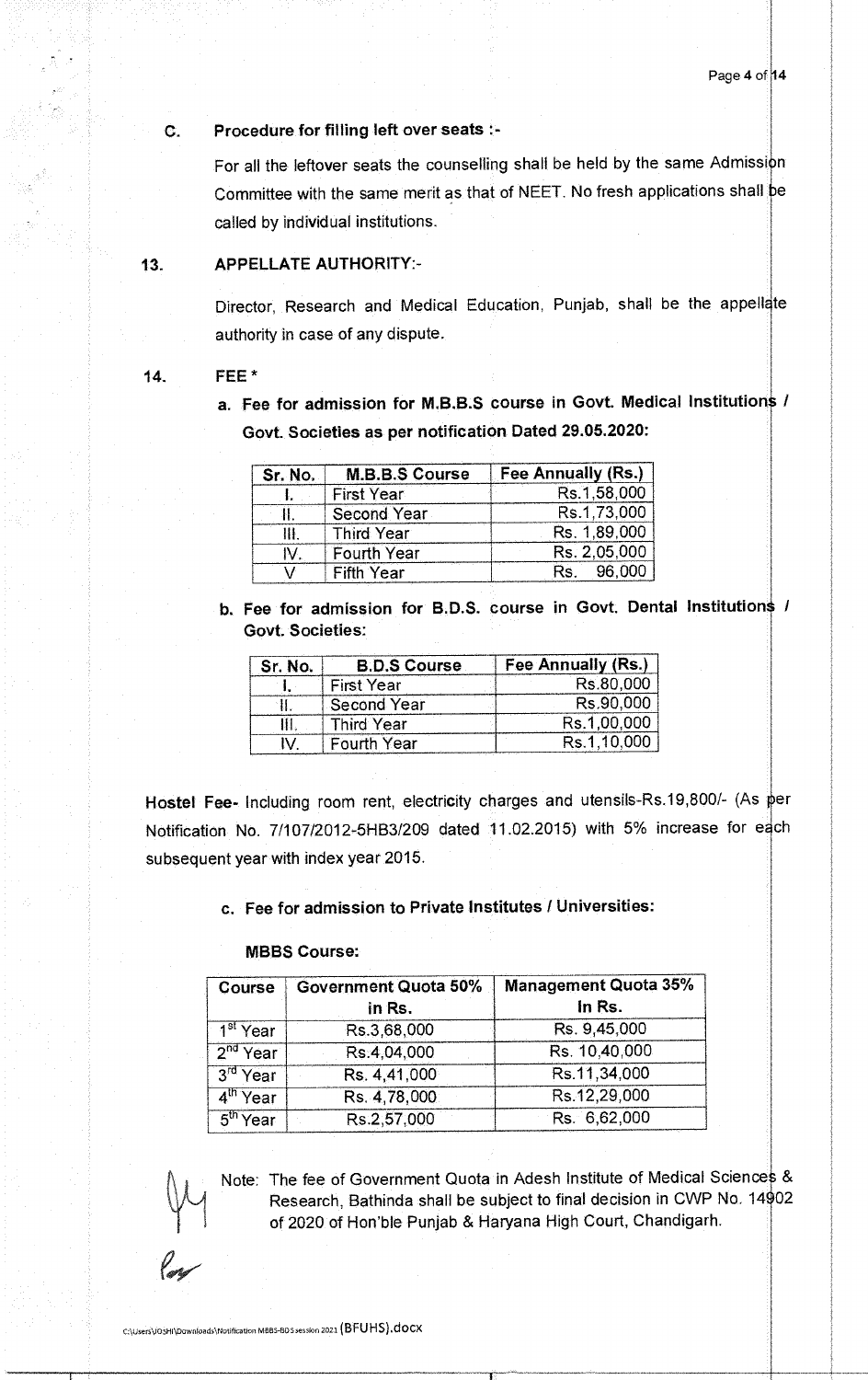# d. Fee for admission to Private Institutes / Universities: BDS Course

| <b>Course</b> | <b>Government Quota 50%</b><br>in Rs. | <b>Management Quota 35%</b><br>in Rs. |
|---------------|---------------------------------------|---------------------------------------|
| $1st$ Year    | Rs. 1,65,000                          | Rs. 2,20,000                          |
| $2^{nd}$ Year | Rs.1,81,500                           | Rs 2,42,000                           |
| $3^{rd}$ Year | Rs.1,99,650                           | Rs 2,66,200                           |
| $4th$ Year    | Rs.2,19,615                           | Rs.2,92,820                           |

e. Fee for admission to Govt./Private Medical/Dental Institutes under NRI Quota Seats:

| Sr. No. | Category           | Fee Full Course in |
|---------|--------------------|--------------------|
|         |                    | \$(US Dollor)      |
|         | 15% NRI Quota MBBS | 1,10,000           |
|         | 15% NRI Quota BDS  | 44.000             |

\* Subject to change as per Notification of the Government.

- f. Fee for SGRDUHS, Amritsar/ Christian Medical College (CMC), Ludhiana and Christian Dental College (CDC), Ludhiana :
	- As per Section 5(viii) of SGRDUHS Act 2016, SGRD University,  $\left(\mathbf{i}\right)$ Amritsar can demand and collect fee as per the Punjab Private Health Sciences Educational Institutions (Regulation of Admission Fixation of Fee and Making of Reservation), Act 2006. Accordingly SGRD University, Amritsar shall charge fee as under for admission to MBBS course and 2.20 lakh per annum for admission to BDS course from both the Open Quota and Minority Quota students with 10% increase in fees every year as shown in clause 'd' of para 14 above:

### MBBS Course:

| Course                  | Fee (in Rs.)  |  |
|-------------------------|---------------|--|
| 1 <sup>st</sup> Year    | Rs. 9,45,000  |  |
| $2nd$ Year              | Rs. 10,40,000 |  |
| $3rd$ Year              | Rs.11,34,000  |  |
| $\overline{4^{th}$ Year | Rs.12,29,000  |  |
| $5th$ Year              | Rs. 6,62,000  |  |

 $(ii)$ 

Christian Medical College (CMC), Ludhiana and Christian Dental College (CDC), Ludhiana are also minority institutions and the Hon ble Supreme Court has. Vide its Orders dated 09-08-2004 and 02.12.2010 in Writ Petition(Civil) No. 357 of 2004, allowed the CMC and C $\not\!\!\!\!\downarrow$  C, Ludhiana to follow their own admission policy as was being followed by them for the last 25 years. Accordingly "Christian Medical College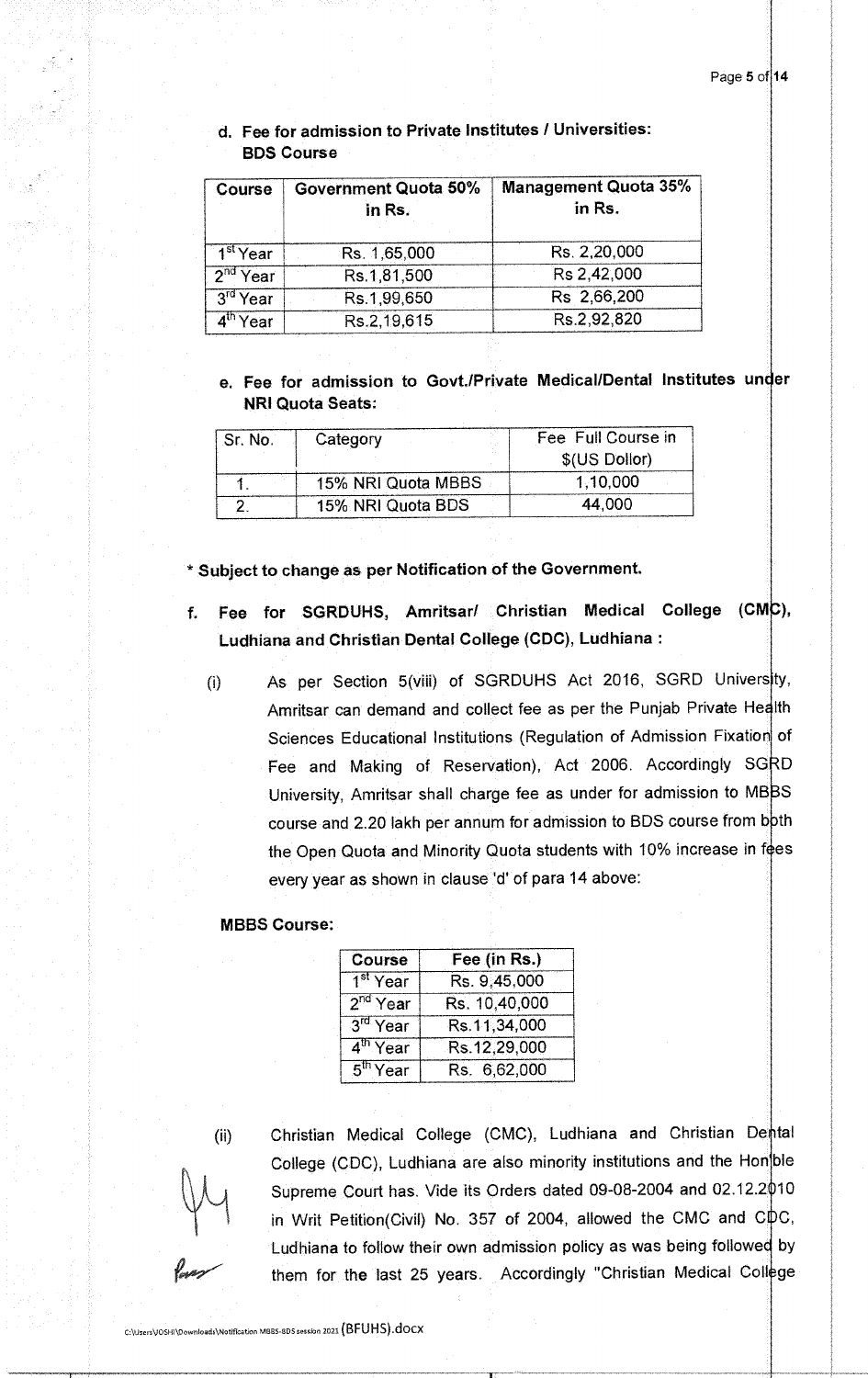(CMC), Ludhiana and Christian Dental College (CDC), Ludhiana are allowed to charge Rs.6.60 lakh per annum for admission to MBBS course and Rs. 2.20 lakh per annum for admission to BDS course from both the 'Open Quota' and 'Minority Quota' Students with 10% increase in fees every year.

## NOTE:

Ï)

- Tuition fee for the six months shall be paid to Registrar, Baba Farid University of Health Sciences, Faridkot.
- ii) If candidate is shifted from one College to another in the subsequent Counselling, the fee shall be refunded / adjusted after completion of the admission process. The University shall refund / adjust the fee within 30 days.
- iii) The fee shall be payable on six monthly basis and the institutes shall not insist the candidate to deposit fee of the entire course in advance.
- iv) Hostel fee and security advance (Annual and provisional) for private institutes. (As per Notification No. 7/107\*2012-5HB3/209 dated 11.02.2015) with  $\frac{4}{9}\%$ increase for each subsequent year.
	- a. Non Air Conditioned Independent Room: Rs.16,500/- per year for the First year (Maximum) for single bedroom. This fee may be hiked by maximum up to 5% for each subsequent year.
	- b. Special Room (Attached bathroom and AC): Rs.26,400/- per year (Maximum). This fee may be hiked by maximum up to 10% for each subsequent year.
	- c. Security Advance Rs.27,500/-or its equivalent (refundable in the shape of demand draft).
	- d. Mess charges- Actual and to be managed by the students.
	- These charges are exclusive of electricity and water charges but inclusive of e. every other charge. All charges shall be levied from students on six monthly basis.

## **15.** Reservation in Government Medical/Dental Colleges:

The reservation for the State quota seats in Government Institutes in varidus categories for admission to the Undergraduate courses in Government Medical/ Dental Institutes shall be as under:

| $\left( i\right)$ | <b>Scheduled Castes</b>              | 25%   |
|-------------------|--------------------------------------|-------|
| (i)               | <b>Backward Classes</b>              | 10%   |
| (iii)             | Backward Area/ Border Area (1% each) | 2%    |
| (iv)              | Persons with disability              | 5%    |
| (v)               | <b>Sports Persons</b>                | $1\%$ |
|                   |                                      |       |

C:\Users\JOSHI\Downloads\Notification MBBS-BDS session 2021 (BFUHS).dOCX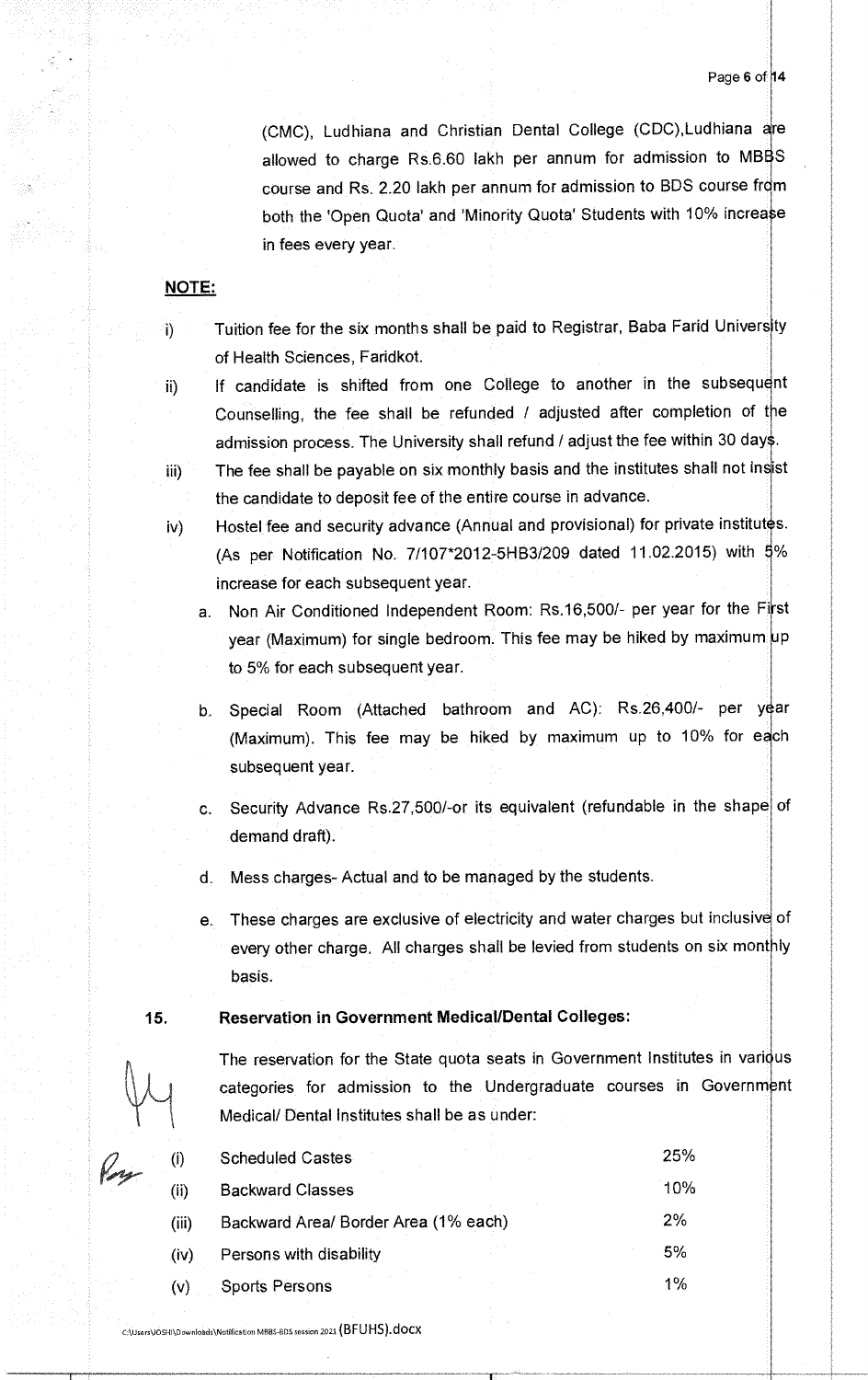Credit shall be given only for the sports achievements made during class XI and XII. The admission shall be made on the basis of inter-se merit of the candidates determined on the basis of gradation (Category A/B/C) issued by the Director of Sports, Punjab. However, for exempted categories under para 11 of this Notification, the competent authority will be Director, Sports of that State or U.T. from where the candidate has passed his class XI and examinations.

Inter se merit of candidates shall be subject to final decision of SLP(c)  $No-$ 19396 of 2019) w.r.t decision of Hon'ble High Court in CWP No. 17248 of 2019 Anshika Goyal & Others and other connected cases lying pending in Apex Court, New Delhi.

(vi) Children/Grandchildren of terrorist affected persons 1%

Children/Grandchildren of Sikh riot affected persons 1%

(In order of preference to the exclusion of next category) (Preference shall be given to a candidate whose parent or guardian is killed in such situation -Guardian to be considered only in case neither parent was alive at the relev time)

a. Persons killed in terrorist actions in Punjab/ riots outside Punjab.

b. Terrorist/ Riot affected /displaced persons

(vii) Wards of Defence Personnel 1%

In order of preference to the exclusion of next category as per letter No.6(1)/2017/D(Res.II) dated 21.05.2018 of Ministry of Defence, Department of Ex-serviceman Welfare, Government of India.

Note:- Certificate to this effect must be issued by Army/Navy/ Air Force Headquarters or the Commanding Officer of the Unit, countersigned by the Director, Defence Services Welfare, Punjab in case of the Serving Defence Personnel. In case of Ex-Servicemen certificate should be signed by the concerned District Defence Services Welfare Officer, countersigned by the Director, Defence Services Welfare, Punjab.

(viii) Wards of Punjab Police Personnel, Punjab Armed Police, Punjab Ho Guards and Para-Military Forces (in order of preference to the exclusion of next category) and the state of the state of the state of the state of the state of the state of the state of the state of the state of the state of the state of the state of the state of the state of the state of the stat

Certificate to this effect issued by Inspector General of Police (HQ), Punjab Police shall have to be produced while submitting other documents. In case of Paramilitary Forces this certificate shall be countersigned by IG Police  $(HQ)$ Punjab.

(a) Killed in action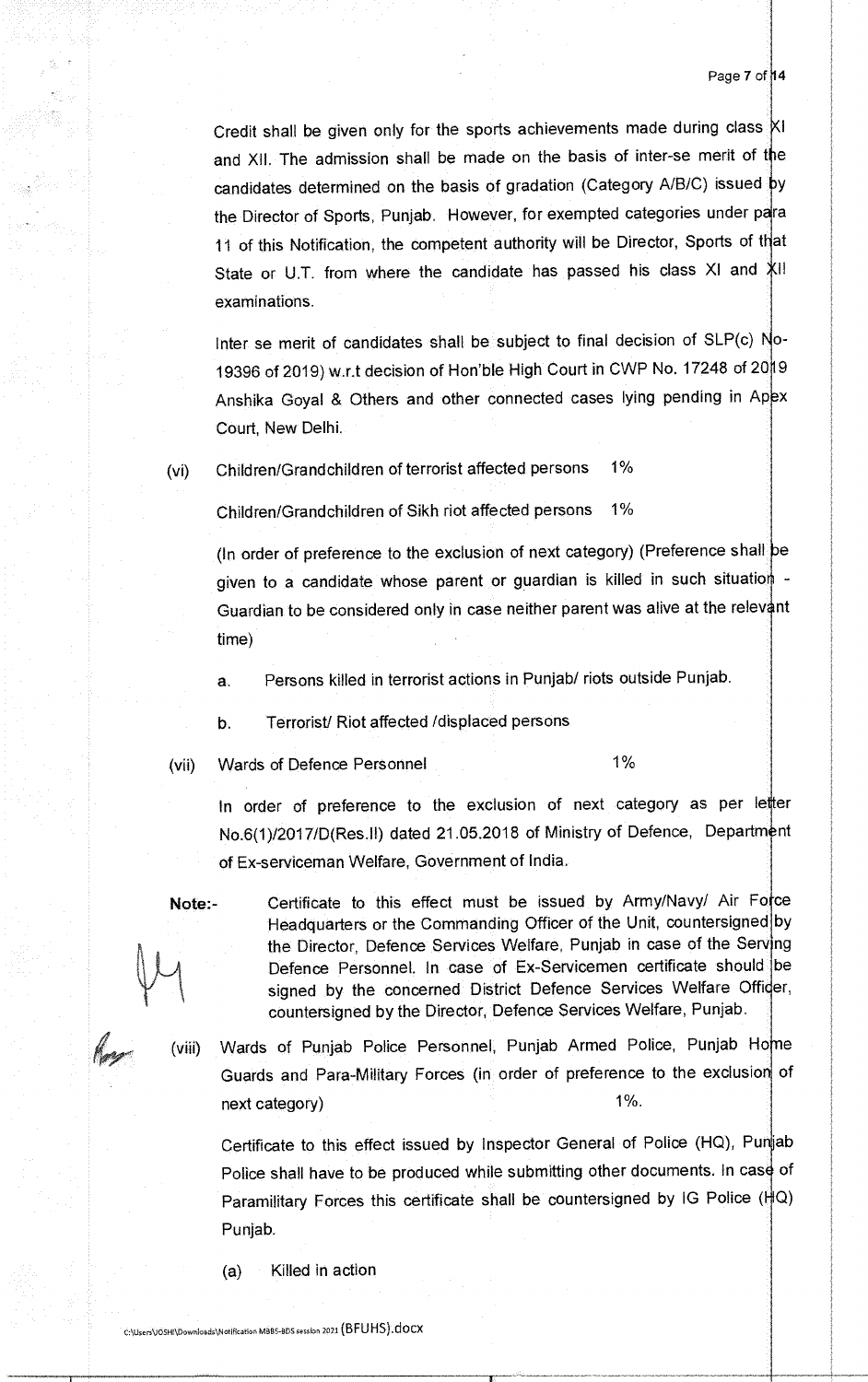- (b) Disabled in action to the extent of 50%
- (c) Winners of President's Police Medal for Gallantry or Police Medal **Gallantry**
- (ix) Children/grandchildren of freedom fighters of Punjab 1%
- $(x)$  EWS:- As per corrigendum No.5/2/2019-5HB-III-4321 dated 10-07-2019 issued by Govt. of Punjab, Department of Medical Education & Research, Punjab. In continuation Notification no. 3577 dated 06.06.2019 is reproduced as under

"The medical Council of India(MCI), New Delhi vide letter dated 21-06-20 19 and U.O. dated 30-06-2019 has now increased the number of seats from 200 to 225 in Government Medical College, Patiala, GMC Amritsar from 200 to 250 and GGSMC, Faridkot 100 to 125 and accordingly, 10% seats are to be earmarked for "Economically Weaker Section(EWS)" category.

In pursuance to aforesaid decision of MCI, New Delhi, the following guidelines are issued in continuation to the notification dated 6th June 2019 under reference :-

- The total number of seats would be 250 seats in Government Medical College, 1. Amritsar, 225 seats in Government Medical College, Patiala and 125 seats in GGSMC, Faridkot from the session 2019-20 onwards and 10% of the original seats each would be reserved for EWS category in these three Medical Colleges.
	- Remaining seats in these three Medical colleges would be filled up as provided in the notification dated 6th June 2019 under reference.
		- The issuance of the certificate of EWS category shall be as per letter No.1/16/2019-RC1/116 dated 14-05-2019 followed by letter no. 1/3/20 RC1/120 dated 28-05-2019 issued by the department of Social jus Empowerment and Minorities (Reservation Cell) Government of Punjab.

The Vice Chancellor, Baba Farid University of Health Sciences (BFH Faridkot and the other members of the Admission committee may admit students belonging to EWS category based on the certificate issued as instructions dated 14-05-2019 and 28-05-2019 of the Department of Social Justice, Empowerment and Minorities (reservation cell), Government of Punjab.

 $\overline{2}$ .

 $3<sub>1</sub>$ 

 $(x-b)$  The Dental Council of India(DCI), New Delhi vide letter dated 30-04-2019 & 19-07-2021 has now increased the number of seats from 40 to 50 in Government Dental Colleges, Amritsar & Patiala. Accordingly 10% seats are to be earmarked for "Economically Weaker Section(EWS)" category. From the session 2021-21 onwards and 10% of the original seats each would be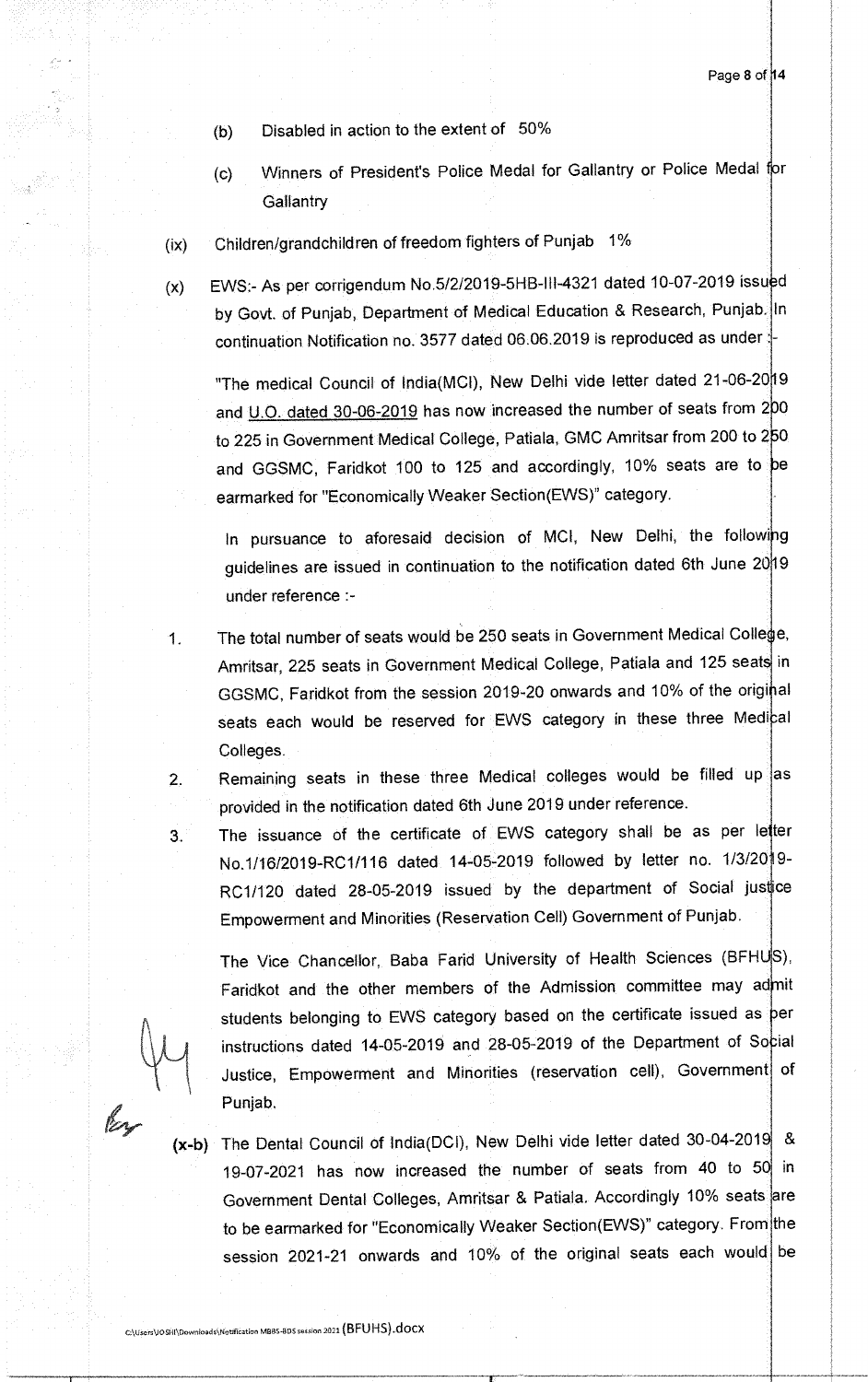reserved for EWS category in Government Dental Colleges, Amritsar & Patiala.

The issuance of the certificate of EWS category shall be as per letter No.1/16/2019-RC1/116 dated 14-05-2019 followed by letter no. 1/3/20 9- RC1/120 dated 28-05-2019 issued by the department of Social justice Empowerment and Minorities (Reservation Cell) Government of Punjab.

The Vice Chancellor, Baba Farid University of Health Sciences (BFHUS), Faridkot and the other members of the Admission committee may admit students belonging to EWS category based on the certificate issued as per instructions dated 14-05-2019 and 28-05-2019 of the Department of Social Justice, Empowerment and Minorities (reservation cell), Government of PUnjab.

# **16. Admission to Private Institutes/Universities**

i) The distribution of seats in Private Medical/Dental Institutions shall be:

Government quota seats 60%

Management/Minority quota seats 50% (including 15% NRI quota)

**Reservation in Private Institutes/Universities (for Government/Management** ii) quota seats) shall be as under:

The reservation for the State quota seats in Private Institutes in various categories for admission to the Undergraduate courses in Private Medidal/ Dental Institutes shall be as under:

| (i)   | <b>Scheduled Castes</b>              | 25%   |
|-------|--------------------------------------|-------|
| (ii)  | <b>Backward Classes</b>              | 10%   |
| (iii) | Backward Area/ Border Area (1% each) | 2%    |
| (iv)  | Persons with disability              | 5%    |
| (v)   | <b>Sports Persons</b>                | $1\%$ |

Credit shall be given only for the sports achievements made during class XI and XII. The admission shall be made on the basis of inter-se merit of he candidates determined on the basis of gradation (Category A/B/C) issued by the Director of Sports, Punjab. However, for exempted categories under p 11 of this Notification, the competent authority will be Director, Sports of that State or U.T. from where the candidate has passed his class XI and XII examinations.

Inter se merit of candidates shall be subject to final decision of  $SLP(c)$  No-19396 of 2019) w.r.t decision of Hon'ble High Court in CWP No. 17248 of 2019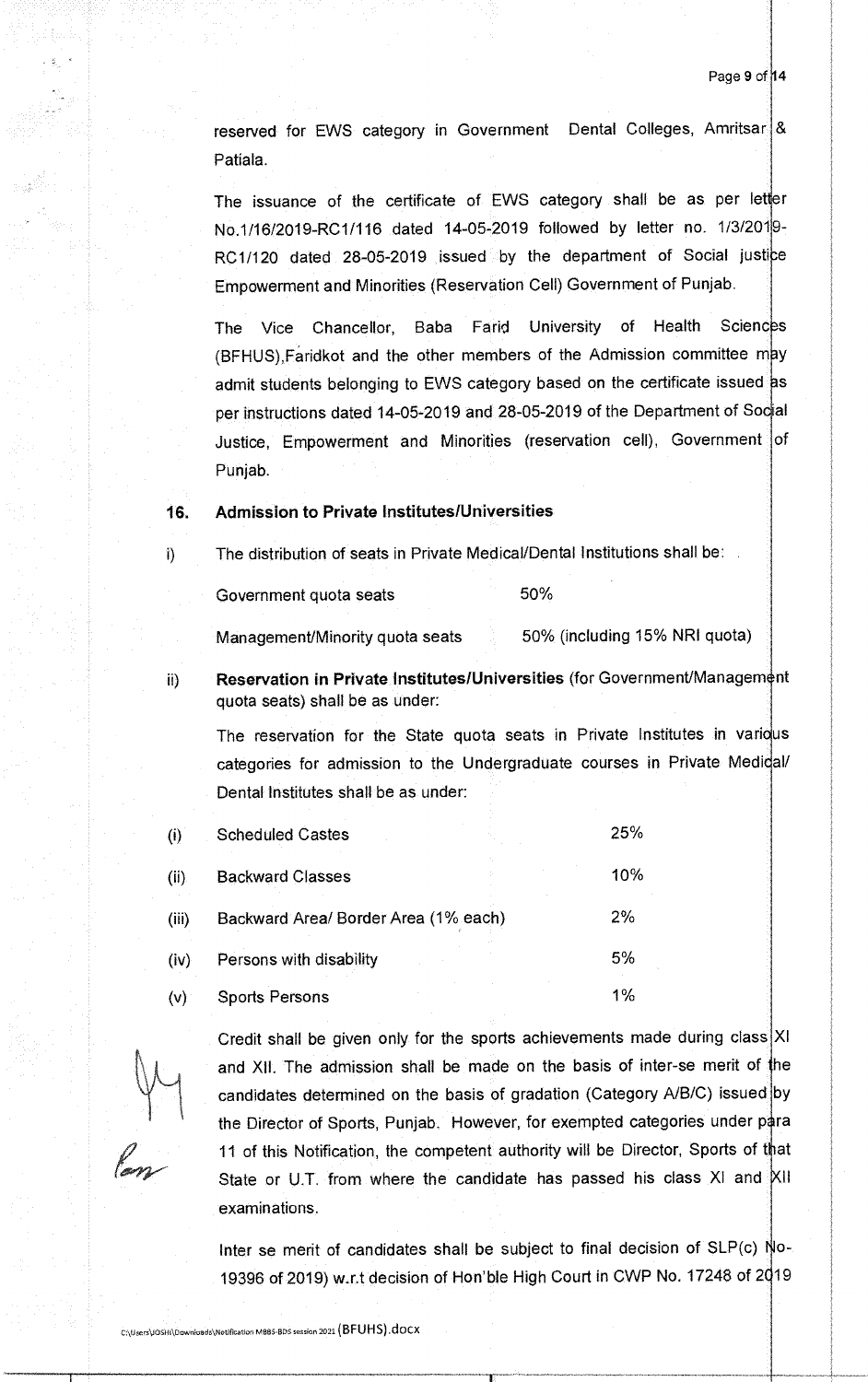Anshika Goyal & Others and other connected cases lying pending in Apex Court, New Delhi.

(vi) Children/Grandchildren of terrorist affected persons 1%

Children/Grandchildren of Sikh riot affected persons 1%

(In order of preference to the exclusion of next category) (Preference shall be given to a candidate whose parent or guardian is killed in such situatio Guardian to be considered only in case neither parent was alive at the relevant time)

- Persons killed in terrorist actions in Punjab/ riots outside Punjab.  $a<sub>1</sub>$
- Terrorist/ Riot affected /displaced persons  $\mathbf b$ .
- vii) Wards of Defence Personnel 1%

In order of preference to the exclusion of next category as per letter No.6(1)/2017/D(Res.II) dated 21.05.2018 of Ministry of Defence, Department of Ex-serviceman Welfare, Government of India.

Note:- Certificate to this effect must be issued by Army/Navy/ Air Force Headquarters or the Commanding Officer of the Unit, countersigned by the Director, Defence Services Welfare, Punjab in case of the Serving Defence Personnel. In case of Ex-Servicemen certificate should be signed by the concerned District Defence Services Welfare Officer, countersigned by the Director, Defence Services Welfare, Punjab.

(viii) Wards of Punjab Police Personnel, Punjab Armed Police, Punjab Ho Guards and Para-Military Forces (in order of preference to the exclusion of next category) 1%.

Certificate to this effect issued by Inspector General of Police (HQ), Punjab Police shall have to be produced while submitting other documents. In case of Paramilitary Forces this certificate shall be countersigned by IG Police (HQ) Punjab.

- (a) Killed in action
- (b) Disabled in action to the extent of 50%
- (c) Winners of President's Police Medal for Gallantry or Police Medal for **Gallantry**
- (ix) Children/grandchildren of freedom fighters of Punjab 1%
- (x) Migrants from Jammu & Kashmir due to terrorist violence 1%
- Note: Distribution of the seats under management/minority quota for admission to Minority institutes shall be as fixed by the respective institutions in accordance with applicable laws.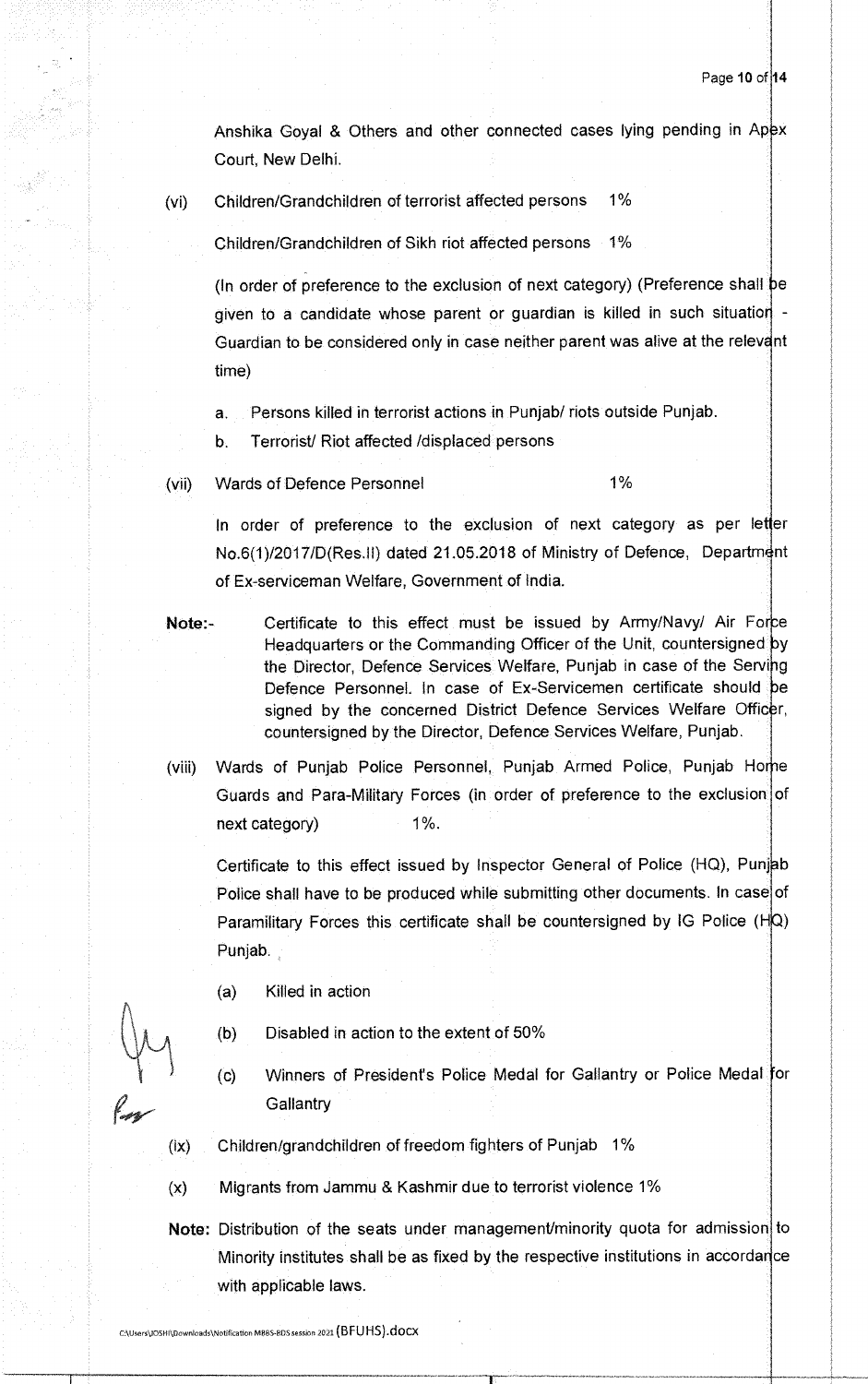# 17. Non-Resident Indian (NRI) SEATS

15% seats in all Private Institutes/Guru Gobind Singh Medical College Faridkot and 13 seats each in Govt. Medical College, Patiala and Amritsar and 3 seats in Govt. Dental College, Amritsar and 4 seats in Govt. Dental College, Patiala shall be earmarked for the Non-Resident Indians in the following order:

Category I: NRI/Children of NRI who originally belong to the State of Punjab.

Category II: NRI/Children of NRI who originally belong to an Indian State other than Punjab.

- (i) Under this policy Non Resident Indian means a person of Indian origin, whether holding an Indian Passport or Foreign Passport, who is either permanently or temporarily settled outside India and in either case:
	- (I) for or on taking up employment outside India; or
	- (ii) for carrying on a business or vocation outside India; or
	- (iii) for any other purpose, in such circumstances, as would indicate  $\frac{1}{n}$  is intention to stay outside India for an uncertain period;

For ascertaining the eligibility relevant documents including Foreign Country Passport or Green Card or Permanent Resident Card or Proof of Residency of Foreign country issued by competent authority or OCI/PIO Card issued by the Government of India shall be taken into consideration.

- $(ii)$ The eligibility of the candidates shall be determined by the Baba Farid University of Health Sciences, Faridkot, who shall issue an eligibility certificate to each such candidate.
- (iii) The fee notified for NRI category shall be applicable to NRI candidates getting admission to Govt. Medical/Dental Colleges also.
- (iv) The NRI students shall have to give a bank guarantee/surety bond for the balance of fee, if they opt to pay the fee in installments as provided.
- (v) The Centralized Counselling of NRI quota seats shall be held before the Counselling for other categories. In case of any seat remaining vacant under NRI quota, during / after 2nd Centralized Counselling of NRI quota in State Colleges, it shall go to General category and in the Private Colleges/Minority colleges shall go to General Category of the Management/ Minority quota. The NRI left over seats shall be filled by the same Admission Committee from amongst the eligible candidates of NEET.

(vi) OCI/PlO candidates shall be considered only for 15% NRI Quota seats.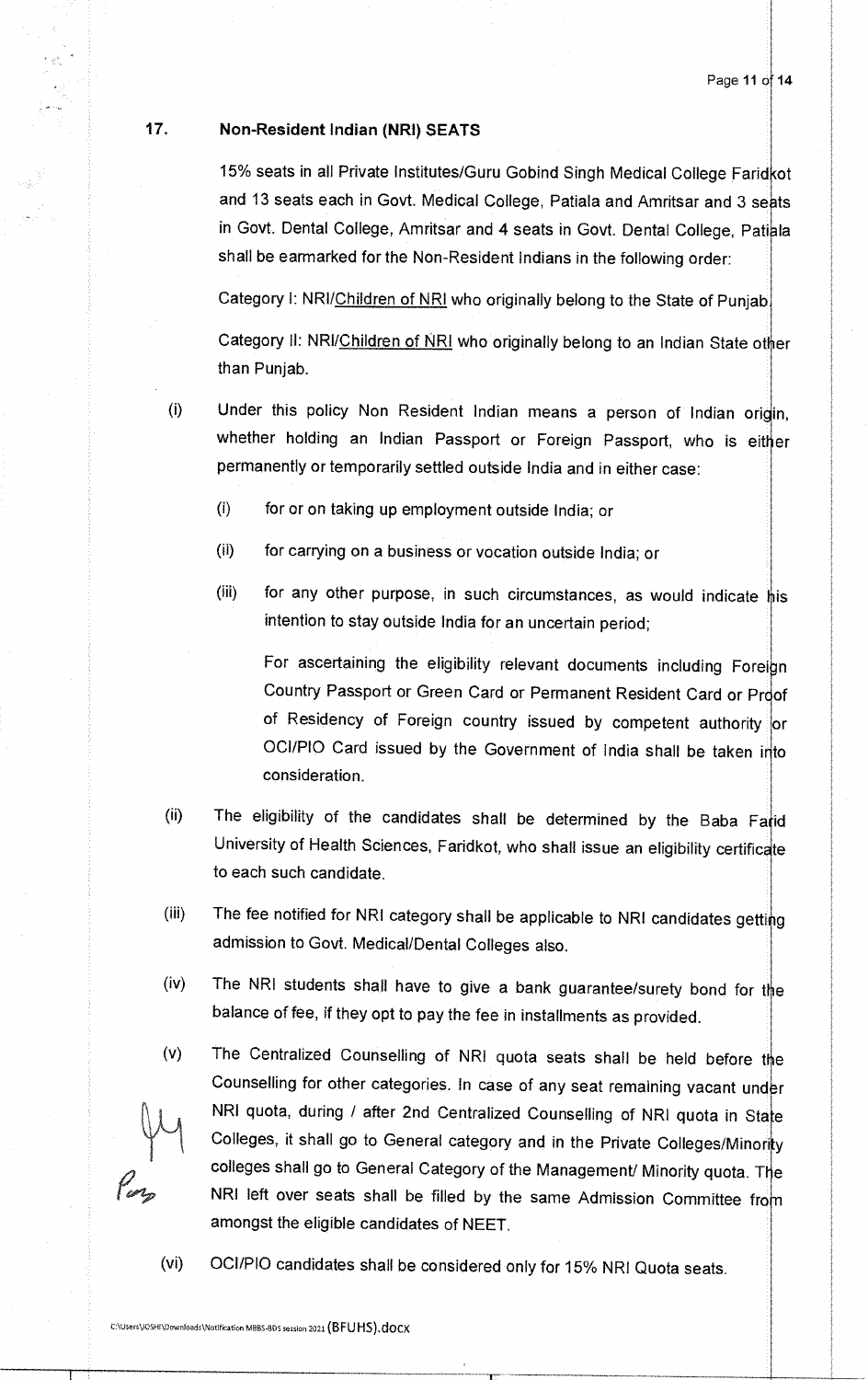# **18. Declaration to be submitted by the candidate**

The Candidate and his parent / guardian shall submit a sworn declaration that the candidate has not passed the qualifying examination from more than one Board / University and has not obtained admission in MBBS/BDS course in any other State / UT, except under All India Quota Seats.

## **19. Candidates already admitted:-**

Any candidate, who has taken admission in the previous session in MBBS/BDS course, shall be eligible to seek admission again in the same course, like a fresh applicant based on marks of NEET in the year of consideration on the basis of NOC issued by the college where he is presently pursuing MBBS/BDS.

## **20. GENERAL CONDITIONS**

d)

e)

 $f$ 

- a) The University shall display combined merit list of all candidates including reserve category and also a separate merit list of different categories which should be displayed on the University website at least 7 days before the counseling.
- b) The admission shall be made to only those institutes which are approved from all the concerned authorities on or before the first counselling. Institute(s) which has applied for affiliation and/or for approval of competent authority(ies) but are unable to get affiliation and such approval from all the concerned authorities before this day shall not be considered for counselling.
- In order to ensure completion of the prescribed courses(s) and period of study  $\mathsf{c}$ ) as well as commencement of examination(s) in time, no admission(s) adjustment(s) shall be made after date **as notified by the National Medical Commission, New Delhi** of the corresponding year-2021 regardless of any vacancy(ies) that might exist or might arise thereafter for any reason.
	- The seats of All India quota remaining unfilled, if surrendered by the Director General of Health Services (Medical Counselling Committee, New Delhi), to the Punjab Government, shall be filled as per NEET merit and existing reservation rules.
		- In case of candidates whose parents are not alive, the dependency certificate shall have to be taken from the Deputy Commissioner / District Collector of the District or any other Government official duly authorized by the State Government or Deputy Commissioner / District Collector where the candidate resides.
		- The reservation for SC shall be calculated on total seats of an institution after deduction of All India Quota seats.

 $\sim$  C:\Users\acer\Desktop\UG-MBBSBDS-5.5.2021.5HB\FinaINotification MBBS-BDS session 2021 (BFUHS) (1).docx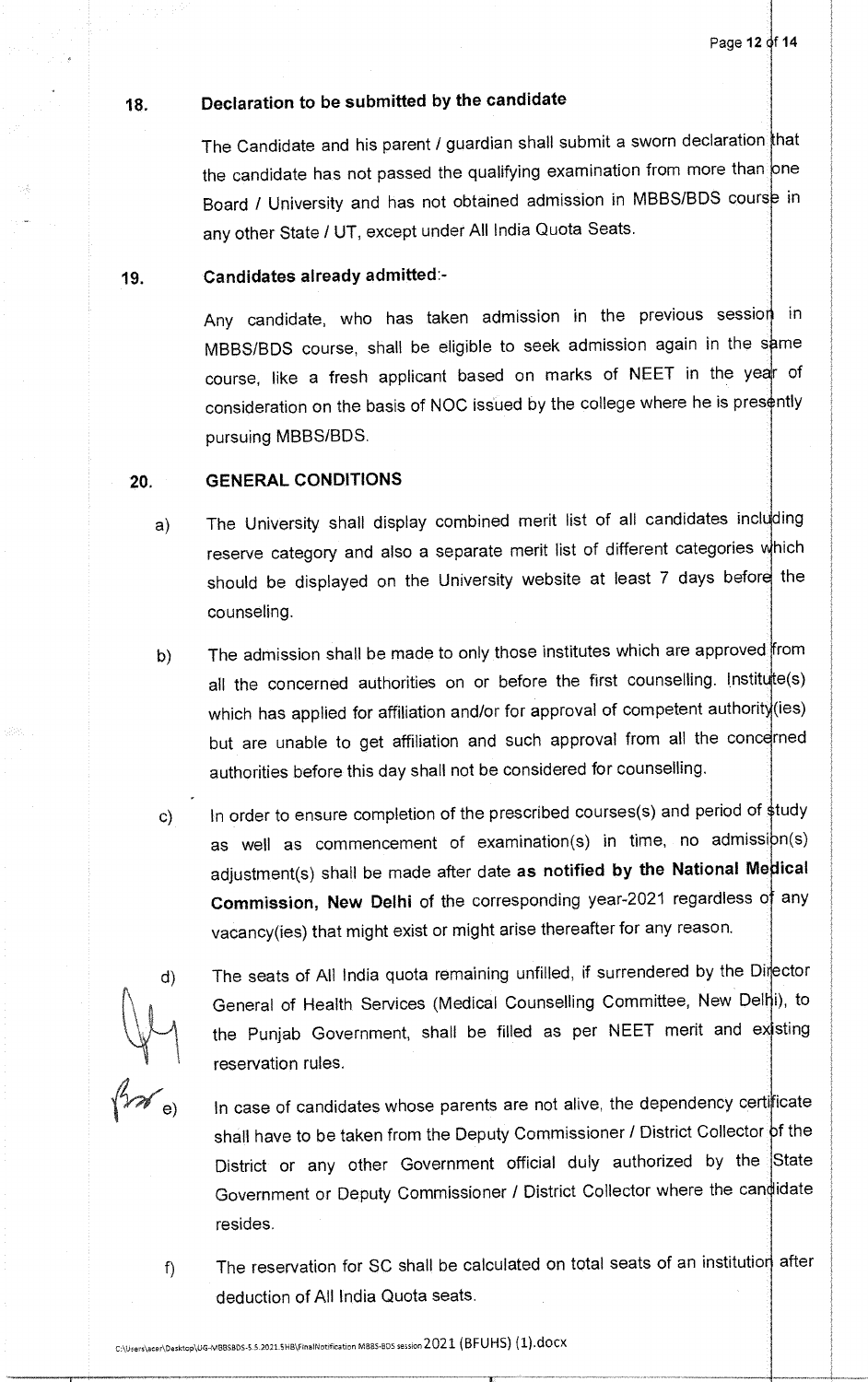- g) Students claiming benefits of reservation under SC/BC category shall be required to produce a certificate from the competent authority as per latest instructions of Govt. of Punjab. Further, a valid Backward Class Certificate must be produced as per the latest instructions of Department of Welfare, Government of Punjab in which the annual income of the family is clearly mentioned.
- Scheduled Caste/ Backward Classes category candidates shall be eligible to  $h)$ apply for Post-Matric Scholarship and reimbursement of fee if they fulfill the terms and conditions laid down by Department of Welfare, Govt. of Punjab.
- i) The Reservation of Physically Challenged persons shall be as per provision of Right of Persons with Disability Act 2016.

Aspirants for the UG-2021 in State of Punjab are required to approach any of the designated centre (as per list available on Medical Counseling Committee website mcc.nic.in) approved by the Govt. of India for issuing of disability certificate for the 21 benchmark described under RPWD Act 2016. Candidates shall bring the valid certificate in the prescribed format from any of the designated centre on the day of counselling. No separate medical board will be constituted for the admission under this category and no other disability certificate in this regard shall be entertained .

- $\mathbf{j}$ Guidelines of MCC shall be followed and referred to, from time to time in the process of counseling.
- k) Seats remaining vacant under any of the reserve / minority category shall be transferred to the General Category.
- I) For students admitted through online counseling, fee shall be deposited as prescribed by Baba Farid University of Health Sciences, Faridkot after verification of documents at College level. For students admitted through physical counseling, fee shall be deposited through Bank Demand Draft, only
- 21. The State Government reserves the right to amend any clause and procedure for admission.
- 22. In case of any doubt, the Administrative Secretary, Department of Medidal Education & Research, Government of Punjab may issue clarification which will have force of the policy.
- 23. For any dispute arising out of this notification or of the admissions under this notification, the Administrative Secretary, Department of Medical Education & Research, Government of Punjab shall be competent to resolve whose decisions shall be final.